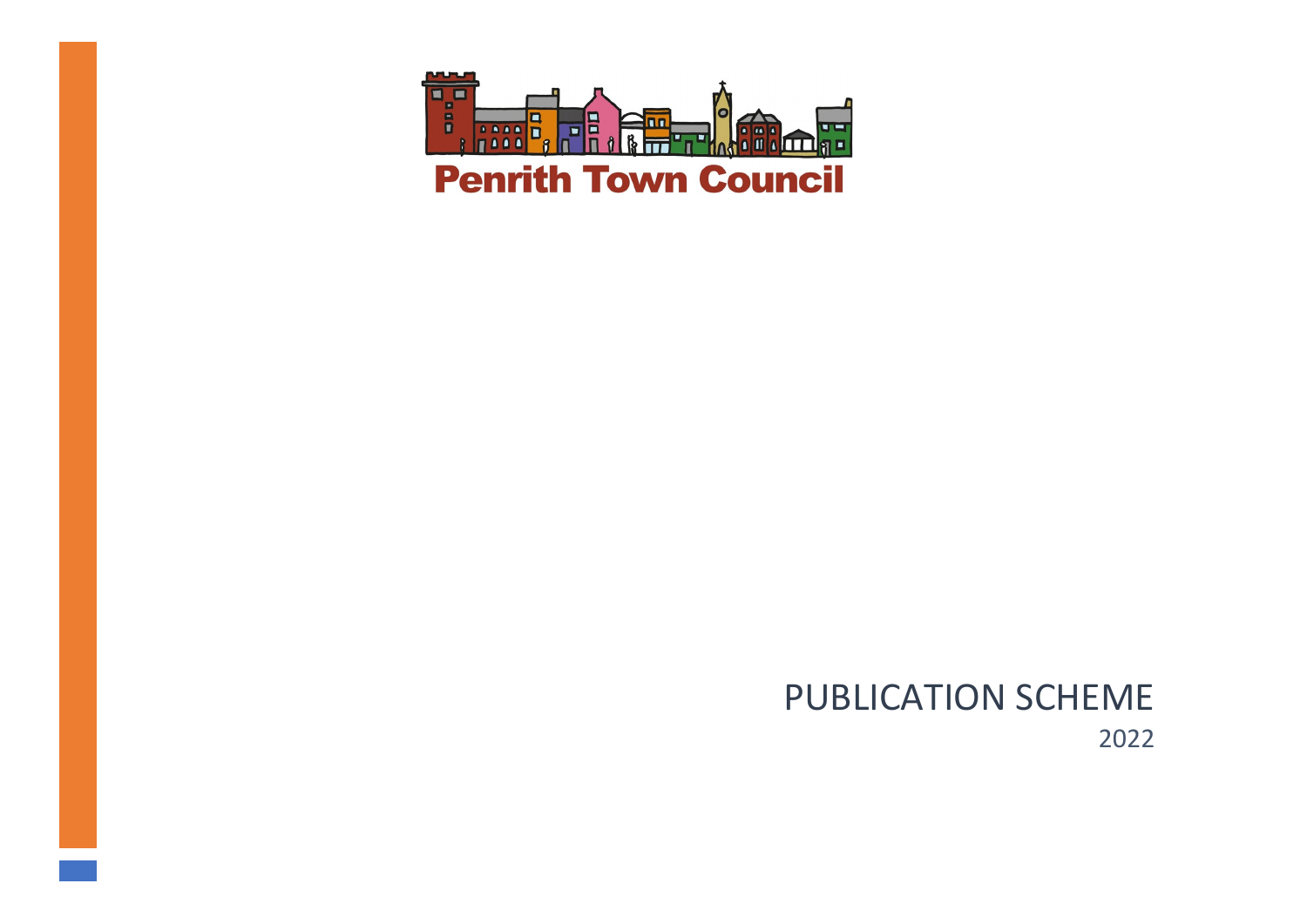## **PUBLICATION SCHEME**

## **INFORMATION THAT WE MAKE ROUTINELY AVAILABLE**

As well as responding to requests for information, we are required to publish information proactively. The Freedom of Information Act requires every public authority to have a publication scheme, approved by the Information Commissioner's Office, and to publish information covered by the scheme.

The scheme means that we must make certain classes of information routinely available, such as policies and procedures, minutes of meetings, annual reports and financial information.

**Visit** our website: [www.penrithtowncouncil.gov.uk](http://www.penrithtowncouncil.gov.uk/) to view all the information

**Email** us [office@penrithtowncouncil.gov.uk](mailto:office@penrithtowncouncil.gov.uk) and we will email you the information you request.

**Call** us on 01768 899 773 and we will send you a copy of the information by post.

**Visit** the Council Office at Unit 1, 19-24 Friargate and we will print a copy off for you.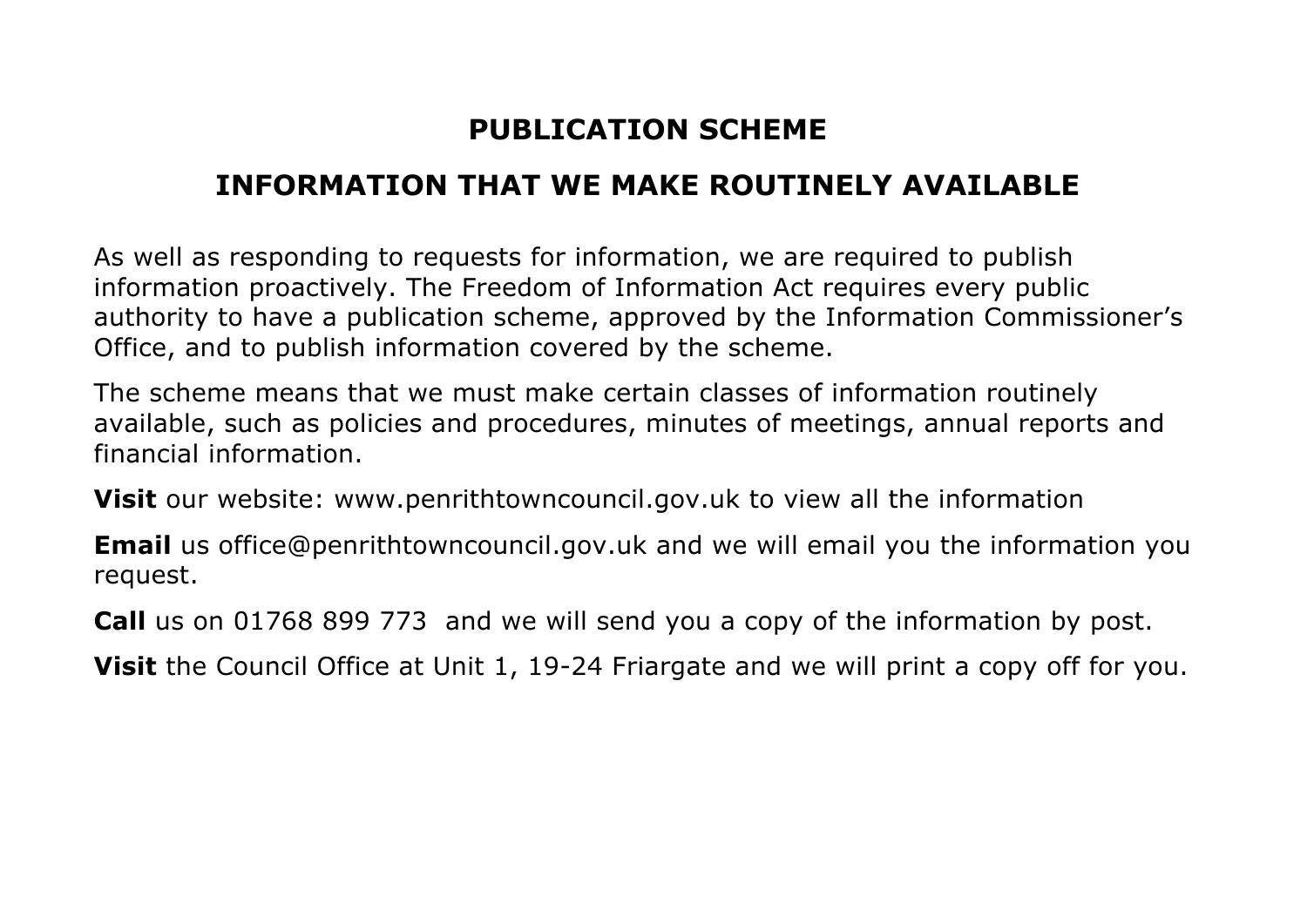| Class1 - Who we are and what we do<br>Organisational information, structures, locations and contacts.<br>Current information only. |                                               |                           |  |
|------------------------------------------------------------------------------------------------------------------------------------|-----------------------------------------------|---------------------------|--|
| Information to be published                                                                                                        | How the information can be<br>obtained        | <b>Cost</b>               |  |
| Who's who on the Council and its Committees                                                                                        | Website<br>Email<br>Hard copy – contact Clerk | Free<br>Free<br>10p/sheet |  |
| Contact details for Town Clerk                                                                                                     | Website                                       | Free                      |  |
| Council members:                                                                                                                   | Email<br>Hard copy – contact Clerk            | Free<br>10p/sheet         |  |
| Location of main Council office and accessibility<br>details                                                                       | Website<br>Email<br>Hard copy – contact Clerk | Free<br>Free<br>10p/sheet |  |
| Staffing structure                                                                                                                 | Website<br>Email<br>Hard copy – contact Clerk | Free<br>Free<br>10p/sheet |  |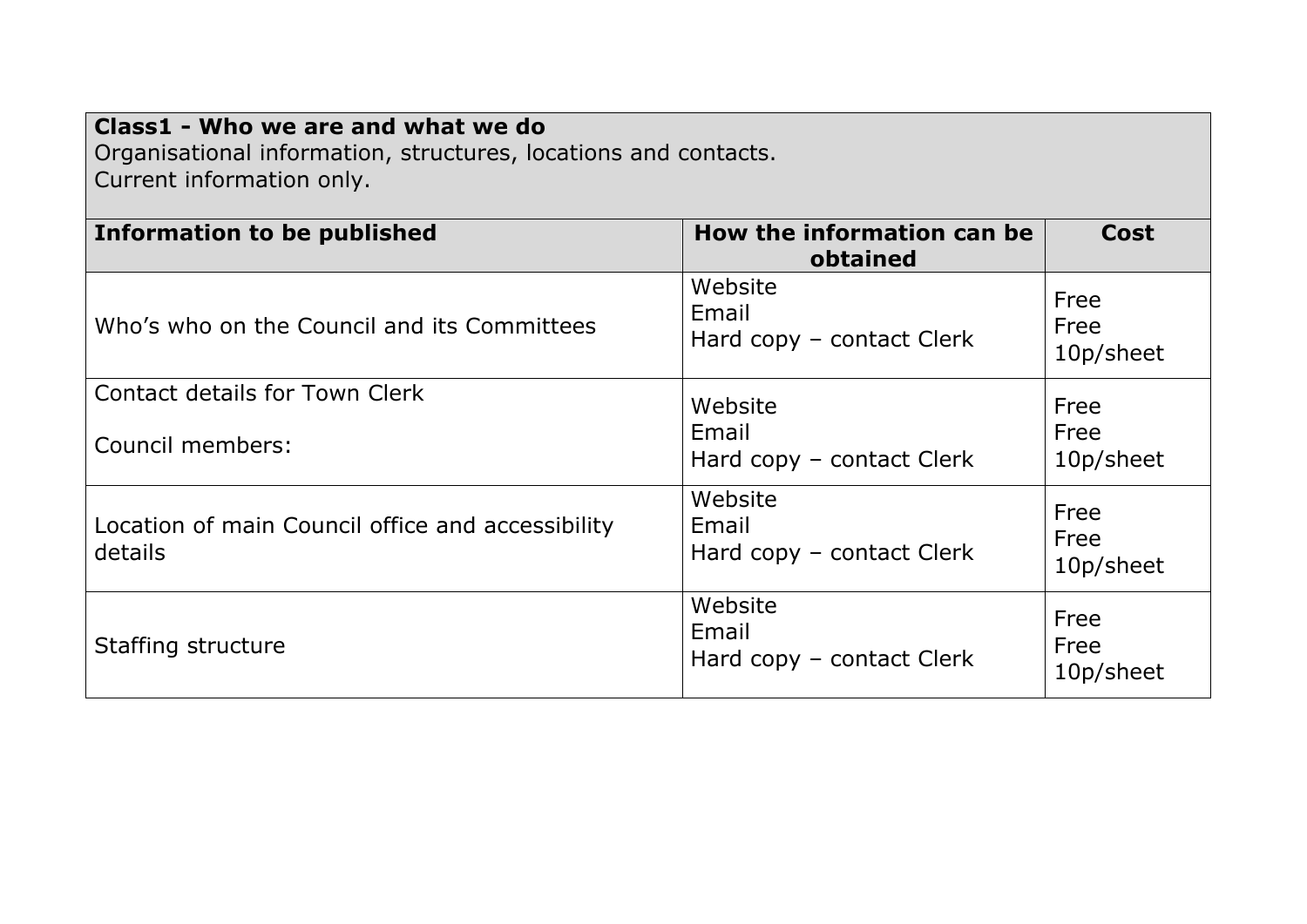| Class 2 - What we spend and how we spend it<br>Financial information relating to projected and actual income and expenditure, procurement,<br>contracts and financial audit |                                               |                           |
|-----------------------------------------------------------------------------------------------------------------------------------------------------------------------------|-----------------------------------------------|---------------------------|
| <b>Information to be published</b>                                                                                                                                          | How the information can be<br>obtained        | <b>Cost</b>               |
| Annual return form and report by auditor                                                                                                                                    | Website<br>Email<br>Hard copy - contact Clerk | 10p/sheet                 |
| Finalised budget & Precept                                                                                                                                                  | Email<br>Website<br>Hard copy – contact Clerk | Free<br>Free<br>10p/sheet |
| <b>Standing Orders and Financial Regulations</b>                                                                                                                            | Website<br>Email<br>Hard copy – contact Clerk | Free<br>10p/sheet         |
| Grants given and received                                                                                                                                                   | Email<br>Website<br>Hard copy - contact Clerk | Free<br>Free<br>10p/sheet |
| List of current contracts awarded and value of<br>contract                                                                                                                  | Email<br>Website<br>Hard copy - contact Clerk | Free<br>Free<br>10p/sheet |
| Members' allowances and expenses                                                                                                                                            | Hard copy – contact Clerk                     | 10p/sheet                 |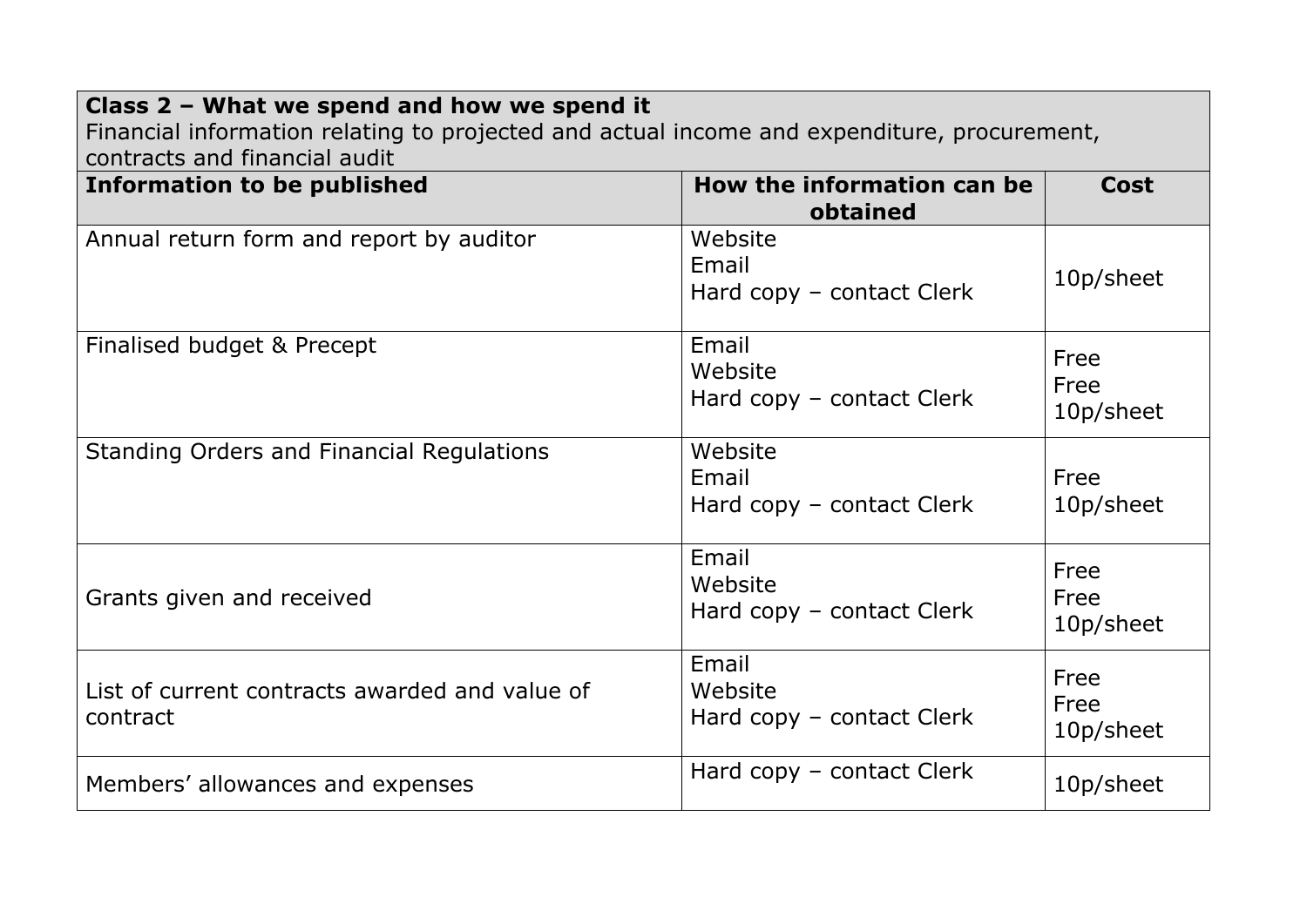| Class 3 - What our priorities are and how we are doing (Strategies and plans, performance<br>indicators, audits, inspections and reviews) |                                               |             |
|-------------------------------------------------------------------------------------------------------------------------------------------|-----------------------------------------------|-------------|
| <b>Information to be published</b>                                                                                                        | How the information can be<br>obtained        | <b>Cost</b> |
| <b>Council Priorities/Business Plan</b>                                                                                                   | Website<br>Email<br>Hard copy - contact Clerk | 10p/sheet   |
| Annual Report to Town Meeting                                                                                                             | Website<br>Email<br>Hard copy - contact Clerk | 10p/sheet   |
| <b>Quality Status</b>                                                                                                                     | Website<br>Email<br>Hard copy - contact Clerk | 10p/sheet   |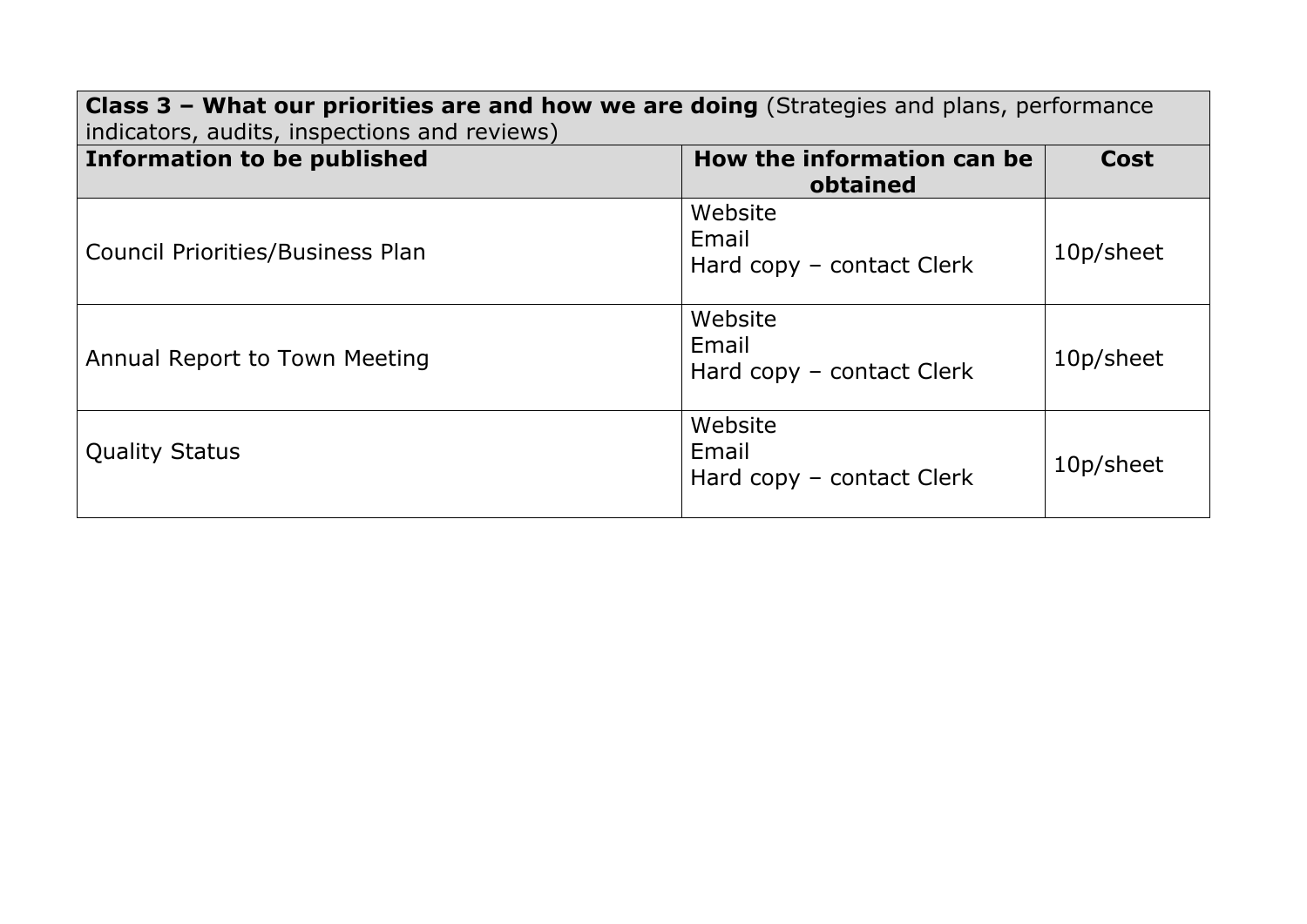| <b>Class 4 - How we make decisions</b> Decision making processes and records of decisions. Current<br>and previous council year as a minimum |                                                                      |                                   |
|----------------------------------------------------------------------------------------------------------------------------------------------|----------------------------------------------------------------------|-----------------------------------|
| <b>Information to be published</b>                                                                                                           | How the information can be<br>obtained                               | Cost                              |
| Timetable of meetings                                                                                                                        | Website<br>Email<br>Hard copy - contact Clerk                        | Free<br>Free<br>10p/sheet         |
| Agenda of meetings                                                                                                                           | Website<br>Email<br>Noticeboard<br>Hard copy - contact Clerk         | Free<br>Free<br>Free<br>10p/sheet |
| Minutes of meetings excluding information that is<br>properly regarded as private to the meeting.                                            | Website<br>Email<br>Hard copy - contact Clerk                        | Free<br>10p/sheet                 |
| Reports presented to council meetings - excluding<br>information that is properly regarded as private to<br>the meeting.                     | Website<br>Email<br>Hard copy - contact Clerk                        | Free<br>10p/sheet                 |
| Responses to consultation papers                                                                                                             | Email<br>Hard copy – contact Clerk                                   | Free<br>10p/sheet                 |
| Responses to planning applications                                                                                                           | Website - planning committee<br>minutes<br>Hard copy – contact Clerk | Free<br>10p/sheet                 |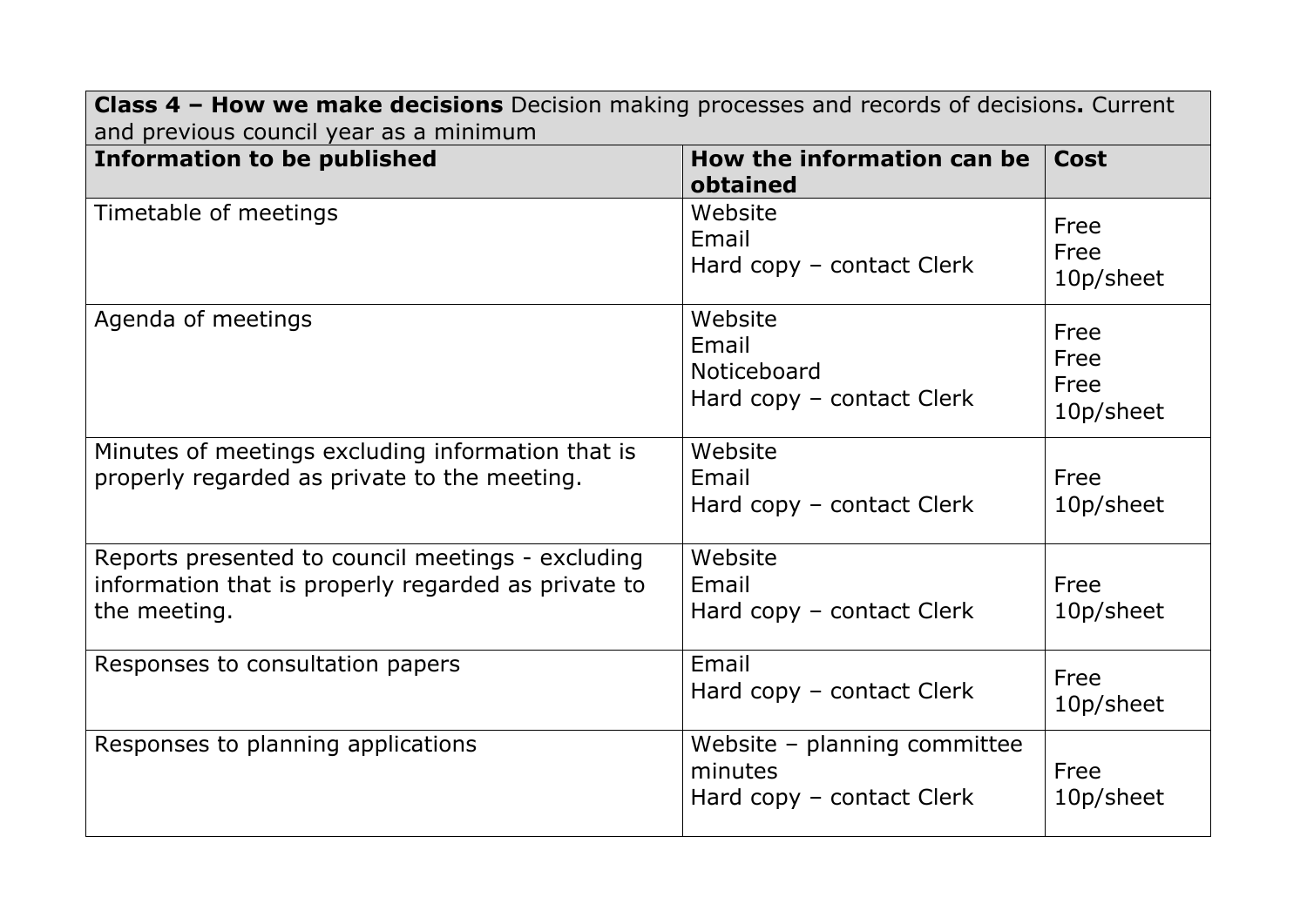| <b>Class 5 - Our policies and procedures</b> Current written protocols, policies and procedures for<br>delivering our services and responsibilities                                                                                                                                                                                                                                                                                                                                                     |                                               |                           |  |
|---------------------------------------------------------------------------------------------------------------------------------------------------------------------------------------------------------------------------------------------------------------------------------------------------------------------------------------------------------------------------------------------------------------------------------------------------------------------------------------------------------|-----------------------------------------------|---------------------------|--|
| <b>Information to be published</b>                                                                                                                                                                                                                                                                                                                                                                                                                                                                      | How the information can be<br>obtained        | <b>Cost</b>               |  |
| Policies and procedures for the conduct of council<br>business:<br>• Standing Orders & Financial Regulations<br>Committee and sub-committee terms of reference<br>• Code of Conduct<br>Delegated authority in respect of officers<br>• Policy statements                                                                                                                                                                                                                                                | Email<br>Website<br>Hard copy – contact Clerk | Free<br>Free<br>10p/sheet |  |
| Policies and procedures for the provision of services<br>and the employment of staff:<br>• Internal instructions to staff and policies relating<br>to the delivery of services<br>• Equality and diversity policy<br>• Health and safety policy<br>• Recruitment policies (including current vacancies)<br>• Policies and procedures for handling requests for<br>information<br>• Complaints procedures (including those covering<br>requests for information and operating the<br>publication scheme) | Email<br>Website<br>Hard copy – contact Clerk | Free<br>Free<br>10p/sheet |  |
| Information security policy & Data protection<br>policies                                                                                                                                                                                                                                                                                                                                                                                                                                               | Email<br>Website<br>Hard copy – contact Clerk | 10p/sheet                 |  |
| Records management policies (records retention,<br>destruction and archive)                                                                                                                                                                                                                                                                                                                                                                                                                             | Email<br>Website<br>Hard copy – contact Clerk | 10p/sheet                 |  |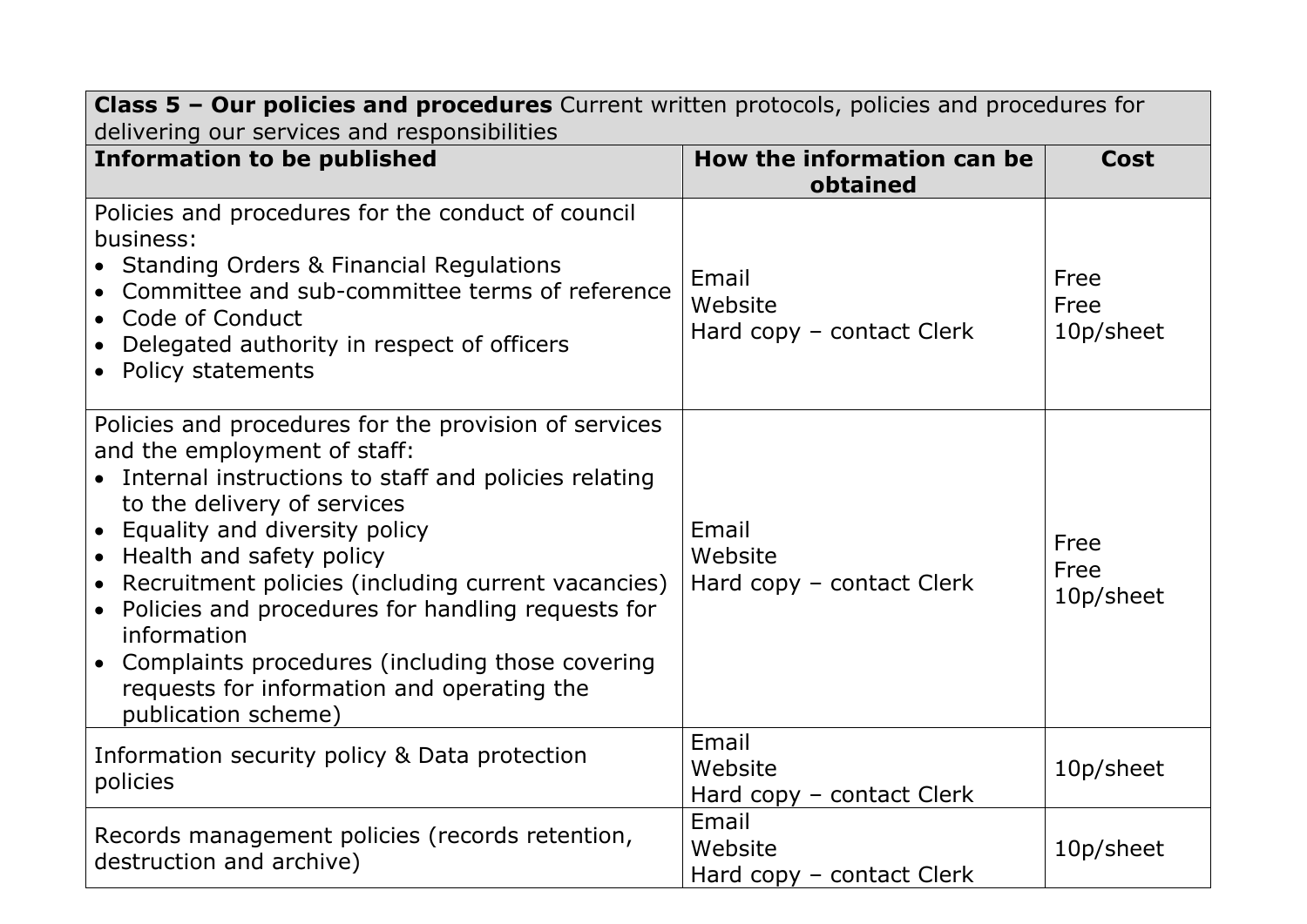| <b>Class 6 – Lists and Registers</b> Currently maintained lists and registers only                                                                                        |                                                                                |                                   |
|---------------------------------------------------------------------------------------------------------------------------------------------------------------------------|--------------------------------------------------------------------------------|-----------------------------------|
| <b>Information to be published</b>                                                                                                                                        | How the information can be<br>obtained                                         | <b>Cost</b>                       |
| <b>Assets Register</b>                                                                                                                                                    | Inspection only - contact Clerk                                                |                                   |
| Disclosure log (indicating the information that has<br>been provided in response to requests;<br>recommended as good practice, but may not be<br>held by parish councils) | Inspection only - contact Clerk                                                |                                   |
| Register of members' interests                                                                                                                                            | Email<br>Website<br>Eden District Council website<br>Hard copy – contact Clerk | Free<br>Free<br>Free<br>10p/sheet |
| Register of gifts and hospitality                                                                                                                                         | Inspection only – contact Clerk                                                |                                   |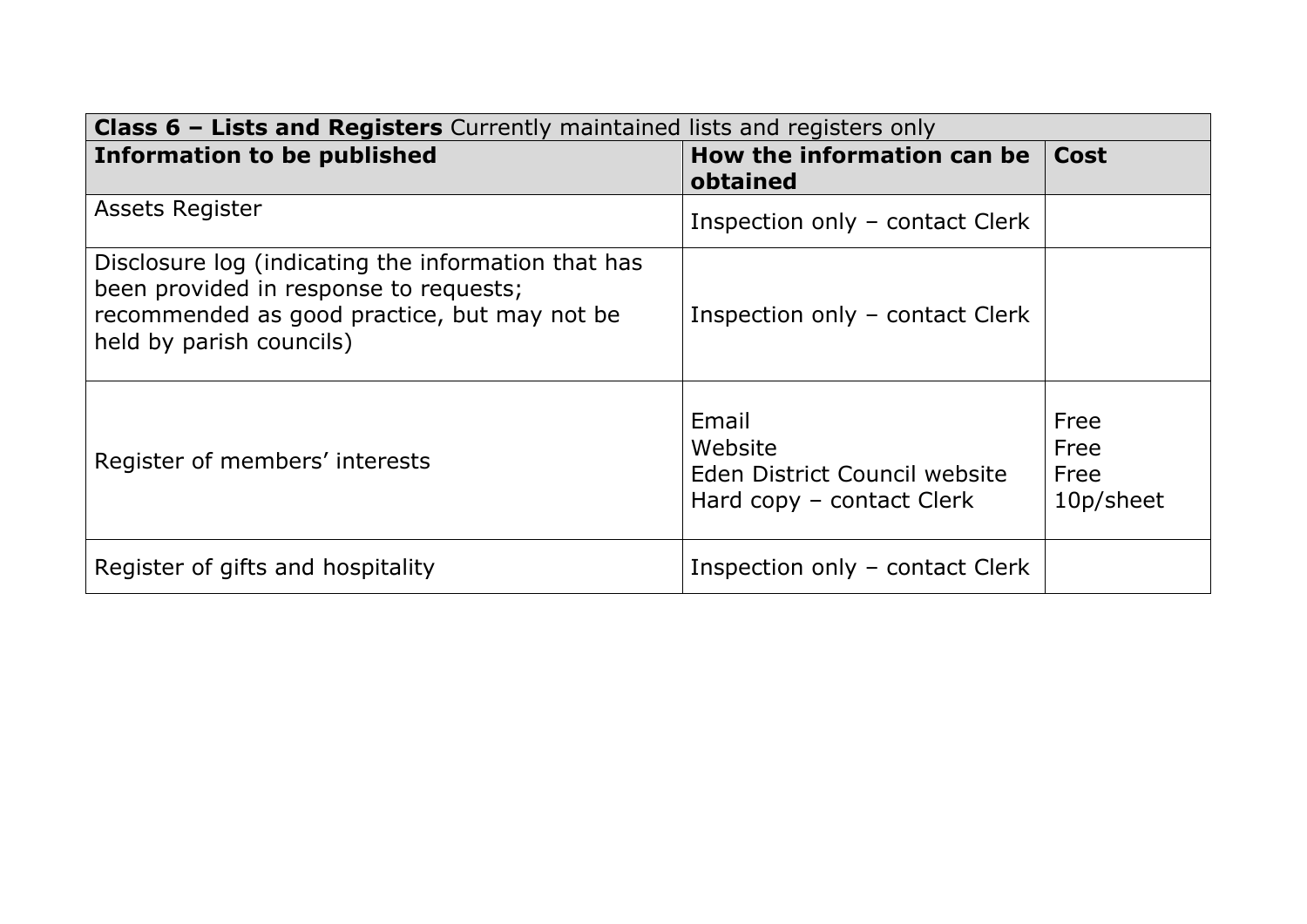**Class 7 – The services we offer** Information about the services we offer, including leaflets, guidance and newsletters produced for the public and businesses Current information only

| <b>Information to be published</b>                   | How the information can be<br>obtained        | <b>Cost</b>               |
|------------------------------------------------------|-----------------------------------------------|---------------------------|
| Allotments                                           | Email<br>Website<br>Hard copy – contact Clerk | Free<br>Free<br>10p/sheet |
| Parks, playing fields and recreational facilities    | Email<br>Website<br>Hard copy - contact Clerk | Free<br>Free<br>10p/sheet |
| Seating, litter bins, clocks, memorials and lighting | Email<br>Website<br>Hard copy - contact Clerk | Free<br>Free<br>10p/sheet |
| <b>Bus shelters</b>                                  | Email<br>Website<br>Hard copy – contact Clerk | Free<br>Free<br>10p/sheet |
| Agency agreements                                    | Email<br>Website<br>Hard copy – contact Clerk | Free<br>Free<br>10p/sheet |